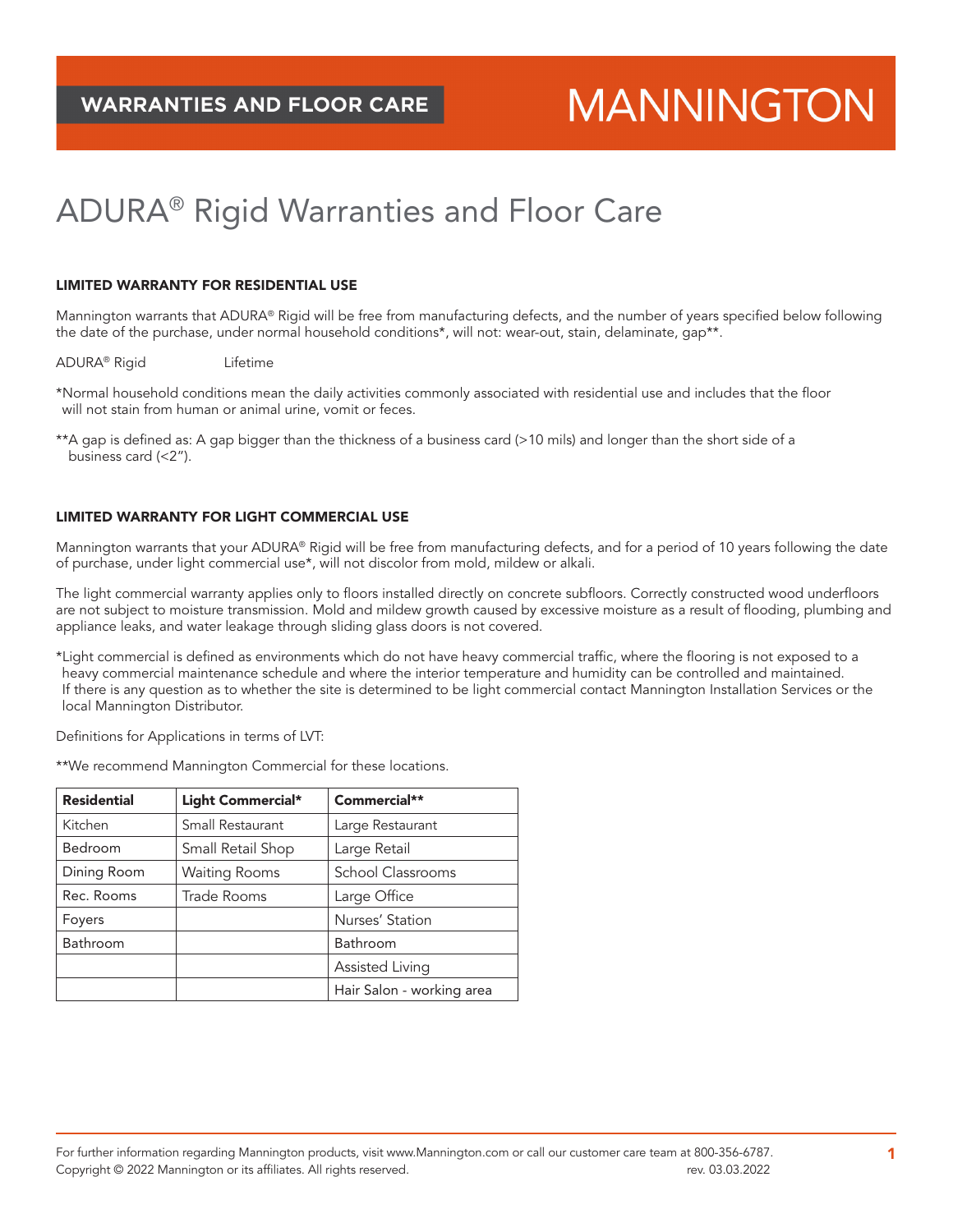#### REMEDIES AVAILABLE TO YOU

If your ADURA® Rigid fails to perform as stated in the applicable Limited Warranty, Mannington will, at its option,

(i) repair without charge the affected area to conform to the warranty; or (ii) replace the floor without charge with another floor of equal value and or quality. If your floor was installed by a professional flooring contractor hired by you, Mannington will also pay for the professional labor cost to install your replacement floor. If Mannington repairs or replaces a plank or tile, you will be required to clear, at your expense, any items placed over the affected area subsequent to the original installation.

Warranty coverage for replacement panel will be limited to manufacturing defects only.

THESE ARE YOUR EXCLUSIVE REMEDIES UNDER THE LIMITED WARRANTIES SET FORTH ABOVE.

### IF YOU HAVE A WARRANTY CLAIM:

Contact your retailer and describe the problem. In many instances, the retailer can provide you with a solution to correct the situation.

If you need additional assistance or wish to file a claim simply call Mannington Customer Care at 1-800-FLOORUS (1-800-356-6787) or visit us at www.mannington.com. We do reserve the right to request a hard copy of the proof of purchase, (store receipt) if needed.

Our representatives will provide you with helpful information to address your concern, or walk you through the easy steps to file a claim. We will make every effort to ensure that your claim is processed quickly and fairly.

You may write to us at: Mannington Mills, Inc. Attn: Customer Care 75 Mannington Mills Road Salem, NJ 08079 Email: service@mannington.com

For your reference, fill in the information and keep this sheet handy:

SKU number: \_\_\_\_\_\_\_\_\_\_\_\_\_\_\_\_\_\_\_\_\_\_\_\_\_\_\_\_\_\_

Purchase date:: \_\_\_\_\_\_\_\_\_\_\_\_\_\_\_\_\_\_\_\_\_\_\_\_\_\_\_\_\_\_\_\_\_\_\_\_\_\_\_\_\_

Retailer where you purchased your Mannington ADURA® Rigid Floor: \_\_\_\_\_\_\_\_\_\_\_\_\_\_\_

Store phone number: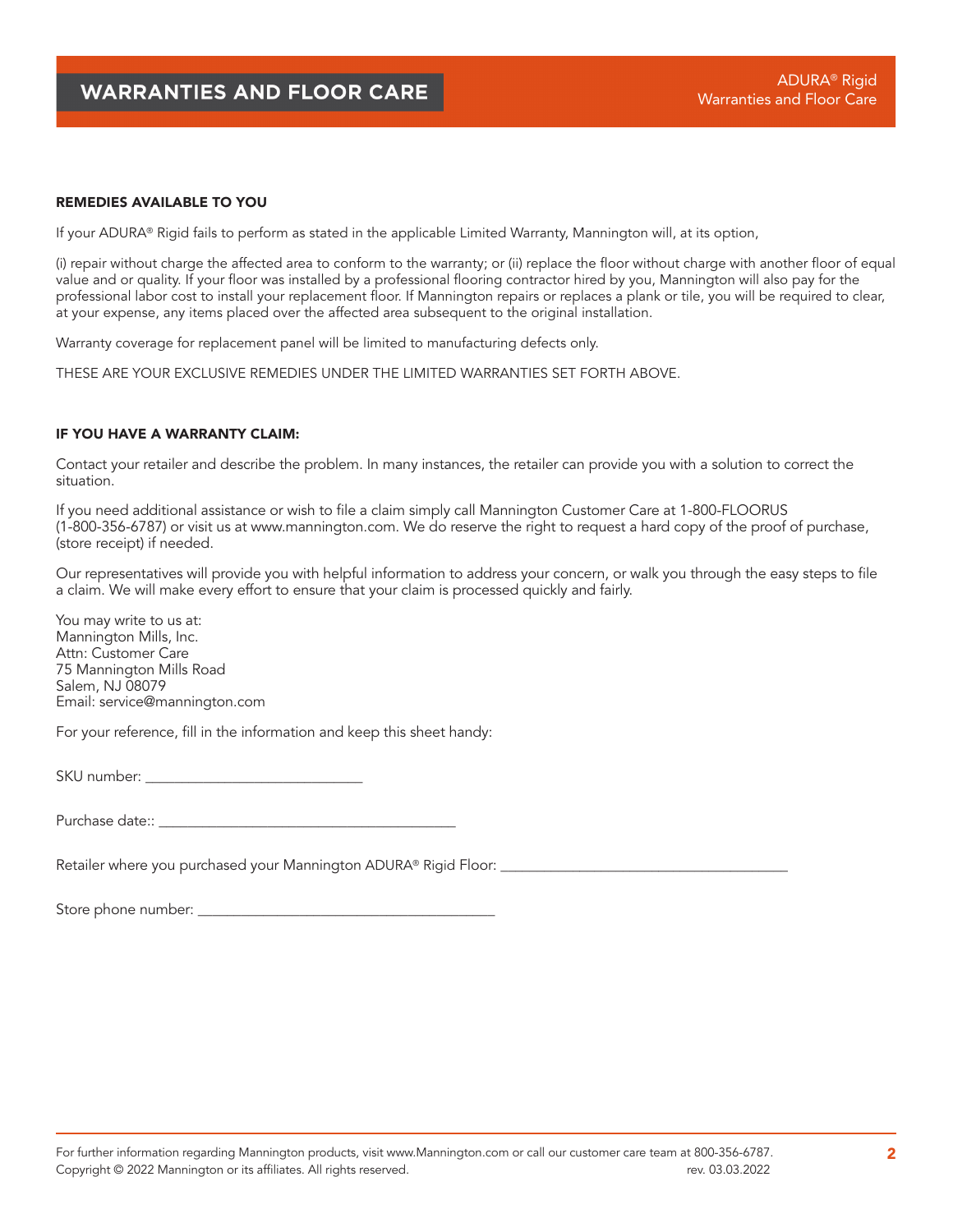# ADURA® RIGID LIMITED WARRANTY EXCLUSIONS AND CONDITIONS

- The Limited Warranties set forth herein apply only to flooring purchased after January 1, 2021. We do reserve the right to request a hard copy of the proof of purchase, (store receipt) if needed.
- The Limited Warranties:
	- o Do not apply to "seconds" or "off-goods" grade products.
	- o Apply only to the original purchaser and the original installation site and are not transferable.
	- o Do not cover conditions or defects caused by improper installation, the use of improper adhesives or seam sealers, inadequate sub-flooring or improper sub-floor preparation.
	- o Do not cover construction related damage.
	- o Do not cover conditions caused by improper use or maintenance, such as:
		- Loss of gloss or build-up of dulling film due to lack of maintenance or improper maintenance
		- Damage resulting from failure to follow floor care instructions as outlined in this warranty
		- Scuffs, scratches, cuts
		- Damage or discoloration from carpet dyes, fertilizers, or other chemicals
		- Staining from use of mats not labeled non-staining
		- Damage caused by burns, flooding, fires and other accidents
		- Damaged caused by abuse (i.e. dragging heavy or sharp objects across the floor without proper protection)
		- Damage caused by caster wheels or vacuum cleaner beater bars.
		- Failure to support furniture with floor protectors made of non-staining felt or non-pigmented hard plastic. Protectors must be the same diameter of the object and rest flat on the floor.
	- o The Limited Warranties do not cover discoloration from heat or sunlight. A combination of heat and sunlight can cause most home furnishings to fade or discolor. For further information, please see the Mannington Floor Care Instructions on this warranty.
	- o Do not cover variations of color, shade or texture of the floor you purchase from those shown on samples, photographs or literature.
- For purposes of the Limited Warranty for Residential use, "wear out" means complete loss of the Mannington wear layer so that the printed pattern or design of the floor is altered.
- Although ADURA® Rigid is not susceptible to damage from moisture, excessive subfloor damage is an ideal breeding ground for mold, mildew and fungus. The Limited Warranties do not cover discoloration from mold or from flooding, leaking plumbing or appliances, water entering through sliding glass doors or similar conditions.
- UNDER THE TERMS OF THESE LIMITED WARRANTIES, MANNINGTON WILL NOT BE LIABLE FOR INDIRECT, SPECIAL, INCIDENTAL, CONSEQUENTIAL, OR OTHER DAMAGES OF ANY KIND, NO MATTER WHAT THE CAUSE.
- Note: Some states or provinces do not allow the exclusion or limitation, or exclusion may not apply to you.
- THERE ARE NO IMPLIED WARRANTIES, INCLUDING THE IMPLIED WARRANTIES OF MERCHANTABILITY AND FITNESS FOR A PARTICULAR PURPOSE, EXTENDING BEYOND THE TERMS OF THESE LIMITED WARRANTIES.
- Note: Some states and provinces do not allow limitations on how long an implied warranty lasts, so the above limitation may not apply to you.
- EXCEPT AS SET FORTH HEREIN, THERE ARE NO EXPRESS WARRANTIES MADE BY MANNINGTON COVERING THIS PRODUCT.
- This warranty gives you specific legal rights, and you may have other rights which vary from state to state in the U.S. or province to province in Canada.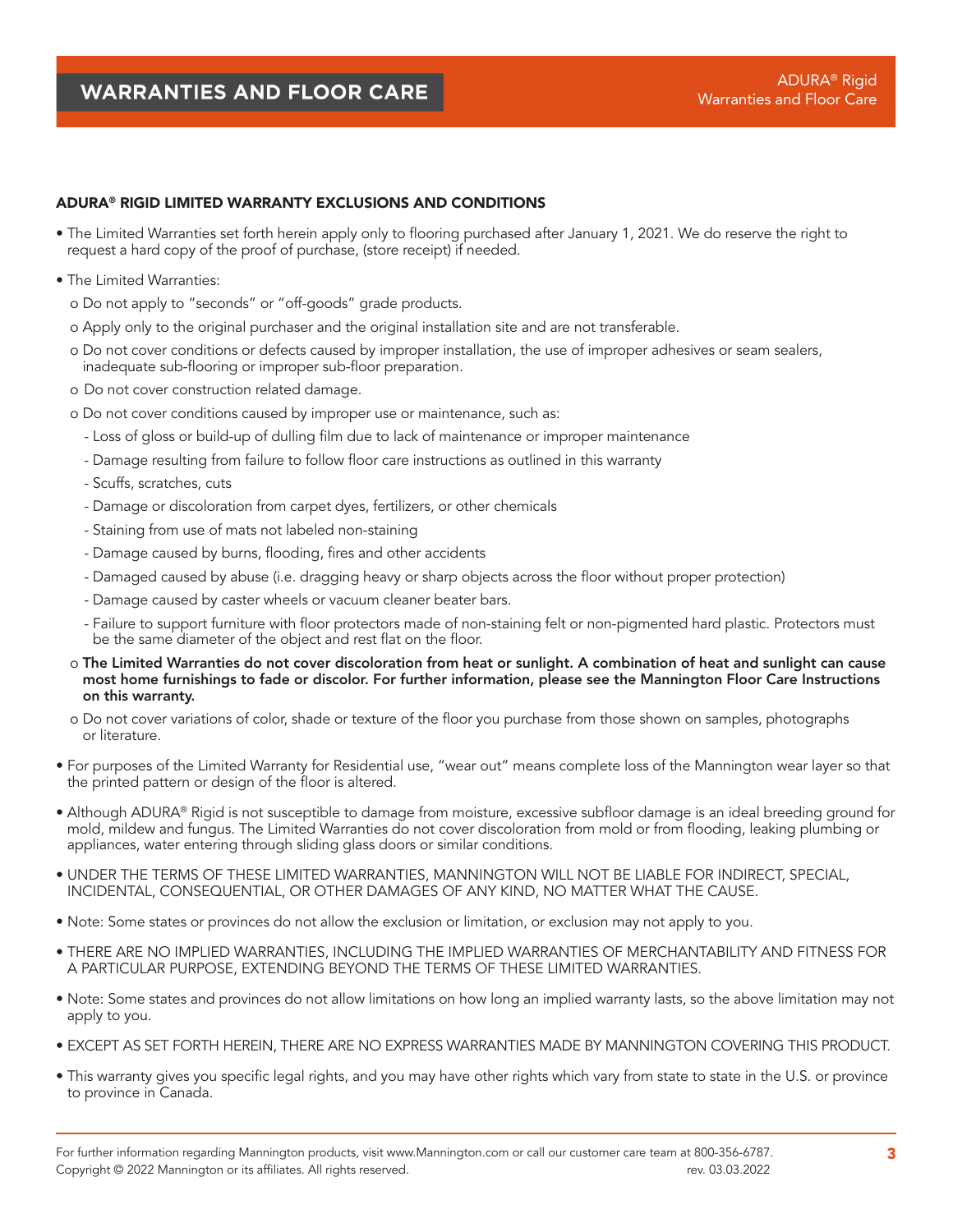# MANNINGTON FLOOR CARE INSTRUCTIONS

- Use doormats outside each entrance to your home to prevent dirt, sand, grit or other substances such as oil, asphalt and driveway sealer from being tracked onto your floor. Use mats labeled non-staining on your floor.
- To minimize staining from asphalt tracking, we suggest you use latex-based driveway sealer on your driveway.
- Close your curtains or blinds where extreme sunlight hits the floor. Like with all floor coverings, protect the finished ADURA® Rigid installation from exposure to direct sunlight. A combination of heat and sunlight can cause most home furnishings to fade or discolor. Avoid exposure to direct sunlight for prolonged periods. During peak sunlight hours, the use of blinds or drapes is recommended. Prolonged direct sunlight can result in discoloration and excessive temperatures may cause floor expansion (which may cause buckling).
- Support furniture with wide-bearing, non-staining floor protectors. The protectors should be at least one-inch in diameter, made of non-pigmented hard plastic, and rest flat on the floor. Non-staining felt protectors are also acceptable. Casters with a minimum 3/4" flat surface width or floor protectors are recommended for all movable furniture. Make sure any metal protectors are rust-proof. Replace your narrow dome furniture rests with wide-bearing ones.
- If you need to move heavy furniture and/or appliances across the floor, always use strips of wood or hardboard runways to protect the floor. Always use runways even if you have an appliance dolly or even if heavy objects are equipped with wheels or rollers.
- Sweep your floor regularly (at least once per week).
- Prevent stains by wiping up spills immediately.
- Occasional mopping is recommended when dirt builds up and sweeping alone is not sufficient. Use a solution of 2-3 capfuls of clear, non-sudsy ammonia based cleaner in one gallon of warm water. Use of more than the recommended amount of cleaning solution may leave a dulling film. Do not use soap or detergent products as they will leave a dulling film. Rinsing is not required, but if time permits, rinsing will provide the best care.

CAUTION: Floors can be slippery when they become wet. Use extreme caution when walking on a wet floor.

Mannington approves the use of residential steam based cleaners that are designed for use on hard surface floors.

#### IMPORTANT TIPS:

- Never flood the floor with water.
- Do not use abrasive cleaners, steel wool or scouring powder, as these may scratch your floor.
- Never wax, polish, sand or lacquer a Mannington ADURA® Rigid Floor.
- For furnishings, use wide-bearing, non-staining floor protectors, such as clear, hard plastic or non-staining felt protectors for heavy furnishings.
- Promptly remove all liquid spills.

The overall stain resistance of ADURA® Rigid is excellent and most spills will wipe off quickly and easily with a clean, white cloth. Removing certain substances may take a little extra effort, as outlined in the chart below.

- Start with first step listed in the below chart.
- Only do steps necessary to resolve the problem.
- Always use a clean, white cloth for wiping up stains and turn it frequently to avoid spreading the stain.
- Rinse with clean water and allow area to dry between steps.
- If stain removal causes a change in gloss level, apply polish per recommended guidelines.